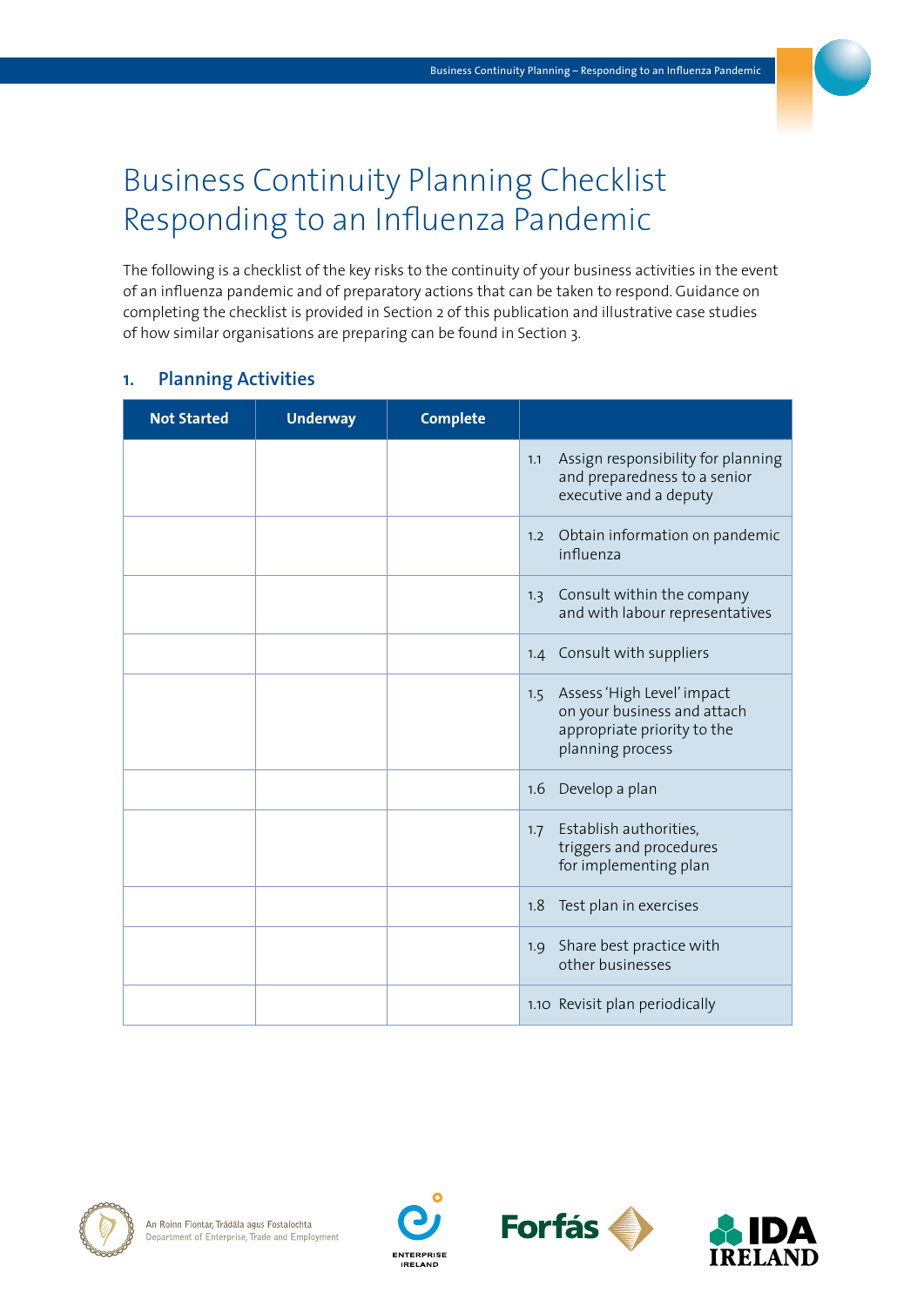## **2. Business Issues to Address**

| <b>Not Started</b> | <b>Underway</b> | <b>Complete</b> |                                                                                                                                |
|--------------------|-----------------|-----------------|--------------------------------------------------------------------------------------------------------------------------------|
|                    |                 |                 | Identify critical activities and the<br>2.1<br>employees and inputs required<br>to maintain them                               |
|                    |                 |                 | 2.2 Consider the possible impact<br>of employee absences                                                                       |
|                    |                 |                 | 2.3 Consider the possible impact of<br>disruption to the supply of inputs                                                      |
|                    |                 |                 | 2.4 Examine the likely impact of a<br>pandemic on your market and<br>on your customers' requirements                           |
|                    |                 |                 | 2.5 Identify and agree strategic<br>imperatives                                                                                |
|                    |                 |                 | 2.6 Understand the business need<br>for face-to-face meetings during<br>a pandemic                                             |
|                    |                 |                 | Understand the special needs<br>2.7<br>of some employees during<br>a pandemic                                                  |
|                    |                 |                 | 2.8 Consider the issues for business<br>related travel during a pandemic                                                       |
|                    |                 |                 | 2.9 Consider the financial<br>management implications<br>of a pandemic                                                         |
|                    |                 |                 | 2.10 Examine the extent to which<br>others will be dependent on<br>your business in the event of<br>a pandemic                 |
|                    |                 |                 | Consider the circumstances<br>2.11<br>under which you might decide to<br>scale back or suspend operations<br>during a pandemic |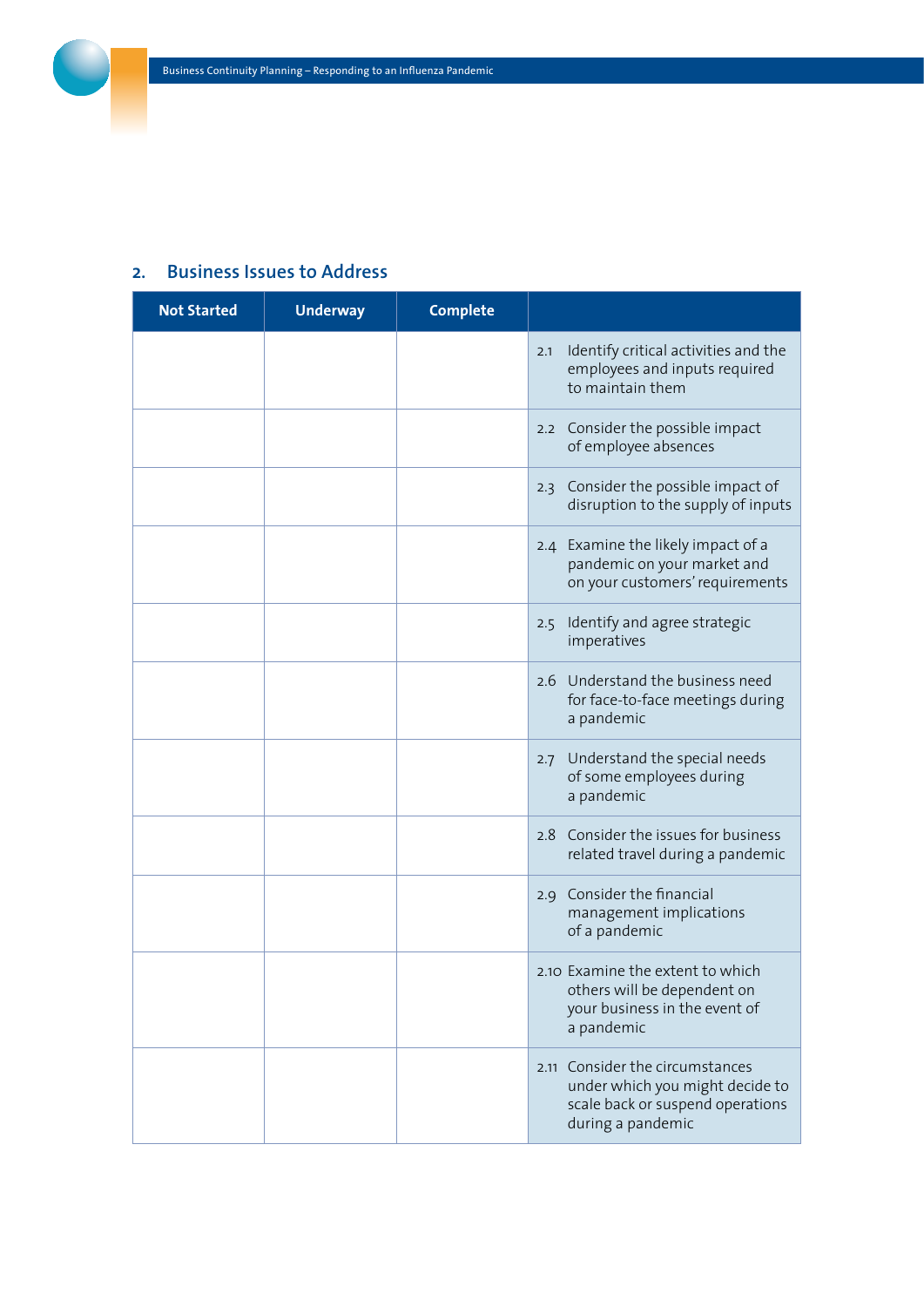

## **3. Measures to Underpin Continuity**

| <b>Not Started</b> | <b>Underway</b> | <b>Complete</b> |                                                                                                                                                                                                 |
|--------------------|-----------------|-----------------|-------------------------------------------------------------------------------------------------------------------------------------------------------------------------------------------------|
|                    |                 |                 | Nominate deputies<br>3.1                                                                                                                                                                        |
|                    |                 |                 | 3.2 Cross-train, and identify<br>alternative sources of labour                                                                                                                                  |
|                    |                 |                 | 3.3 Communicate with staff in<br>a manner appropriate to the<br>current state of pandemic alert                                                                                                 |
|                    |                 |                 | 3.4 Prepare emergency<br>communications plan                                                                                                                                                    |
|                    |                 |                 | 3.5 Plan for increased take-up<br>of employee welfare services                                                                                                                                  |
|                    |                 |                 | 3.6 Prepare policies on sick leave<br>and compassionate leave during<br>a pandemic                                                                                                              |
|                    |                 |                 | Prepare policies on foreign travel<br>3.7<br>during a pandemic                                                                                                                                  |
|                    |                 |                 | 3.8 Plan for the needs of staff<br>overseas                                                                                                                                                     |
|                    |                 |                 | Make arrangements to assure<br>3.9<br>supplies in the event of a<br>pandemic                                                                                                                    |
|                    |                 |                 | 3.10 Consider the possibility of<br>changes to your product, your<br>service, or your interaction with<br>customers, during a pandemic,<br>and plan for any changes you<br>consider appropriate |
|                    |                 |                 | 3.11 Review insurance coverage                                                                                                                                                                  |